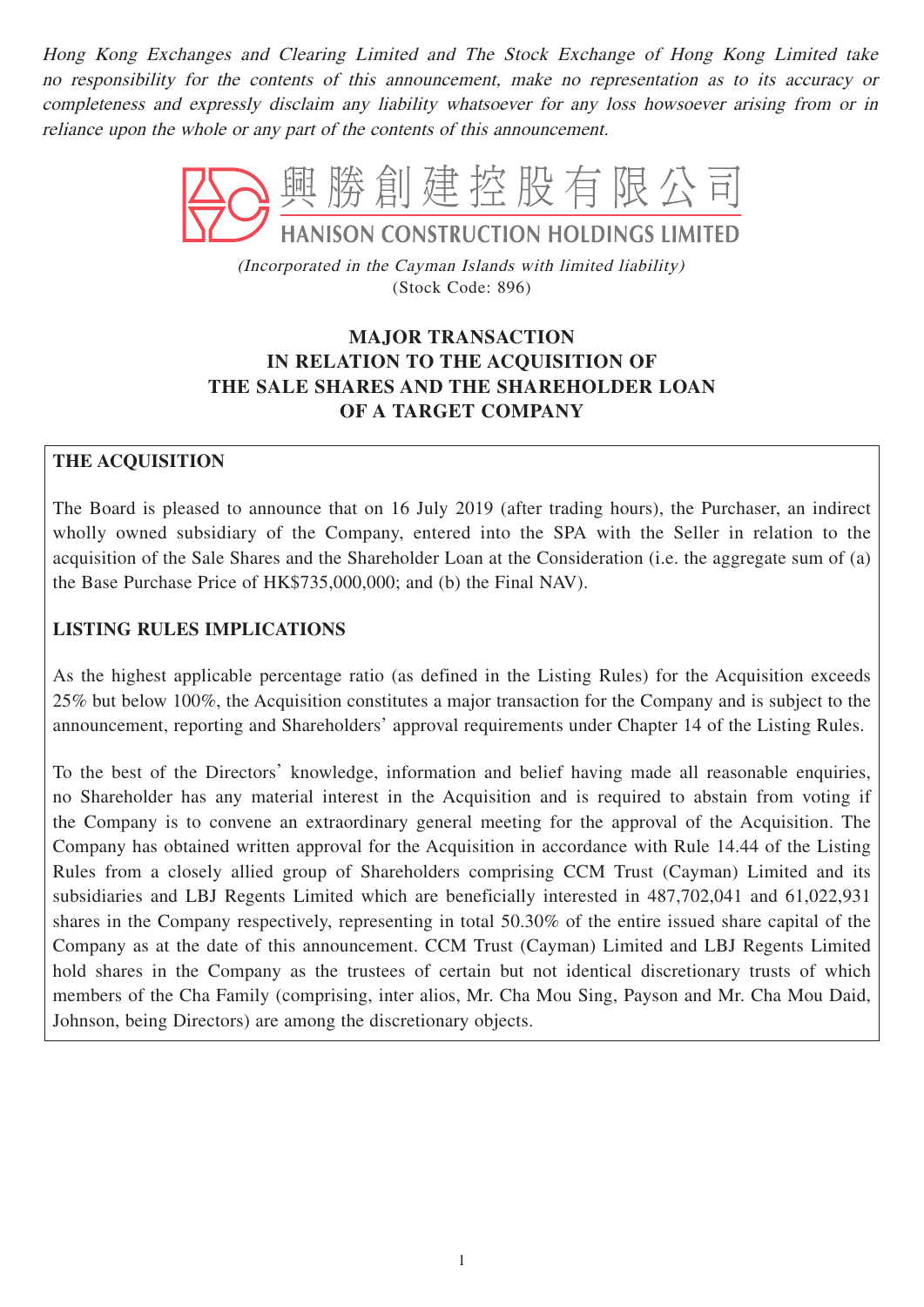Pursuant to Rule 14.41(a) of the Listing Rules, a circular, containing among other things, details of the Acquisition is required to be despatched to the Shareholders within 15 Business Days after the publication of this announcement, which shall be on or before 6 August 2019. To allow for more time to prepare the information for inclusion in the circular, the Company will apply to the Stock Exchange for a waiver from strict compliance with Rule 14.41(a) of the Listing Rules, and will publish further announcement(s) in compliance with the requirement under the Listing Rules as and when appropriate.

**Completion is subject to the fulfilment or waiver of various Conditions Precedent and therefore the Acquisition may or may not proceed. Shareholders and potential investors are advised to exercise caution when dealing in the shares of the Company.**

## **THE ACQUISITION**

The Board is pleased to announce that on 16 July 2019 (after trading hours), the Purchaser, an indirect wholly owned subsidiary of the Company, entered into the SPA with the Seller in relation to the acquisition of the Sale Shares and the Shareholder Loan at the Consideration.

#### **THE SPA**

The principal terms of the SPA are summarised as follows:

### **Date**

16 July 2019

### **Parties**

- (a) the Purchaser
- (b) the Seller

To the best of the Directors' knowledge, information and belief having made all reasonable enquiries, each of the Seller, the Funds and their respective ultimate beneficial owners is a third party independent of the Company and the connected persons of the Company.

#### **Subject Matter**

Subject to the terms and conditions of the SPA, the Purchaser has conditionally agreed to purchase from the Seller, the Sale Shares (representing the entire issued and paid-up share capital of the Target Company) and the Shareholder Loan, all free and clear of any encumbrances (other than certain permitted encumbrances as agreed in the SPA) at the Consideration (i.e. the aggregate sum of (a) the Base Purchase Price of HK\$735,000,000; and (b) the Final NAV).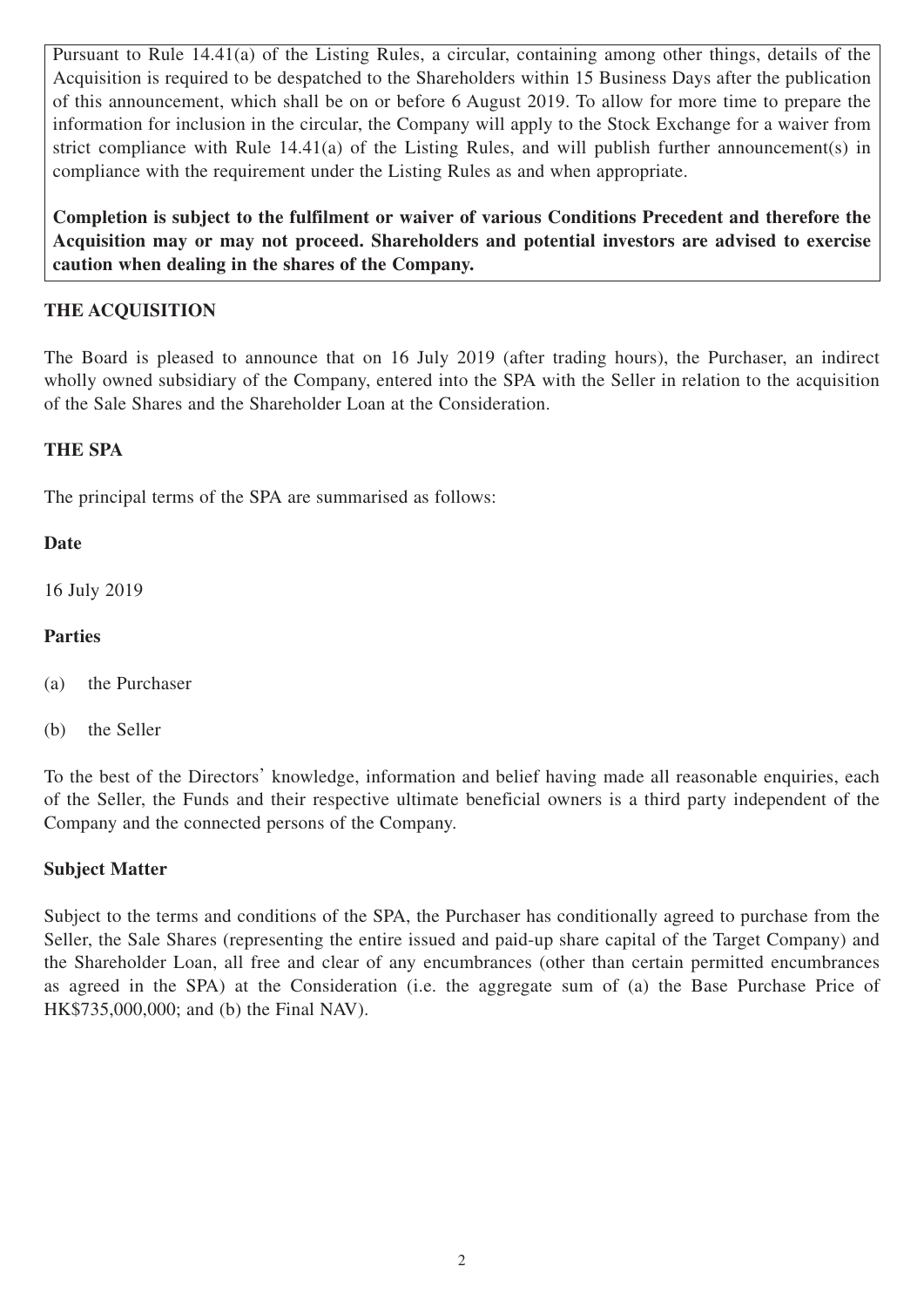The Target Company is an investment holding company incorporated in the Cayman Islands with limited liability. The Target Company:

- (a) is principally engaged in the self-storage business through MAL;
- (b) holds the Properties through SHIL, which consist of:
	- (i) the Minibox Tower (美利倉大廈) (formerly known as Minico Building (美利倉大廈) and PCL Group Building(弘茂集團大廈)), No.18 Lee Chung Street, Chai Wan, Hong Kong;
	- (ii) Portion 1 of Unit A on 4/F., Portion 2 of Unit A (including the Flat Roof appurtenant thereto) on 4/F. and Car Parking Space No. 12 on G/F. of Chaiwan Industrial Centre, No. 20 Lee Chung Street, Chai Wan, Hong Kong; and
	- (iii) Unit N-3 on 1/F. and Staircases Nos. R4, R5 and R6 on G/F. of Block 3 of Kwun Tong Industrial Centre(官塘工業中心), Nos. 448-458 Kwun Tong Road, Kowloon, Hong Kong, Unit Q-4 (including the Flat Roof appurtenant thereto) on 1/F. of Block 4 of Kwun Tong Industrial Centre (官塘工業中心), Nos. 436-446 Kwun Tong Road, Kowloon, Hong Kong and Car Parking Spaces Nos. 55 and 56 on G/F. of Kwun Tong Industrial Centre(官塘工業中心), Nos. 436-484 Kwun Tong Road, Kowloon, Hong Kong.

#### **Consideration**

The Consideration shall be the aggregate sum of (a) the Base Purchase Price of HK\$735,000,000; and (b) the Final NAV (i.e. the Final Purchase Price).

The Consideration shall be paid in the following manners:

- (a) an aggregate sum of HK\$73,500,000, being the Deposit, has been paid to the Seller's solicitors as stakeholders upon signing of the SPA;
- (b) the remaining balance of the Estimated Purchase Price after deducting the Deposit shall be paid upon Closing; and
- (c) the difference between the Estimated Purchase Price and the Final Purchase Price (if any) shall be settled in the manner and in such time as described under the paragraphs headed "The SPA – Adjustments to the Consideration and the Payment Schedule" below.

#### **Adjustments to the Consideration and the Payment Schedule**

For the purpose of carrying out the Closing, the Seller and the Purchaser agree to first adopt the Estimated Purchase Price as the initial consideration. Accordingly, the Purchaser shall pay the remaining balance to the Estimated Purchase Price after deducting the Deposit upon Closing.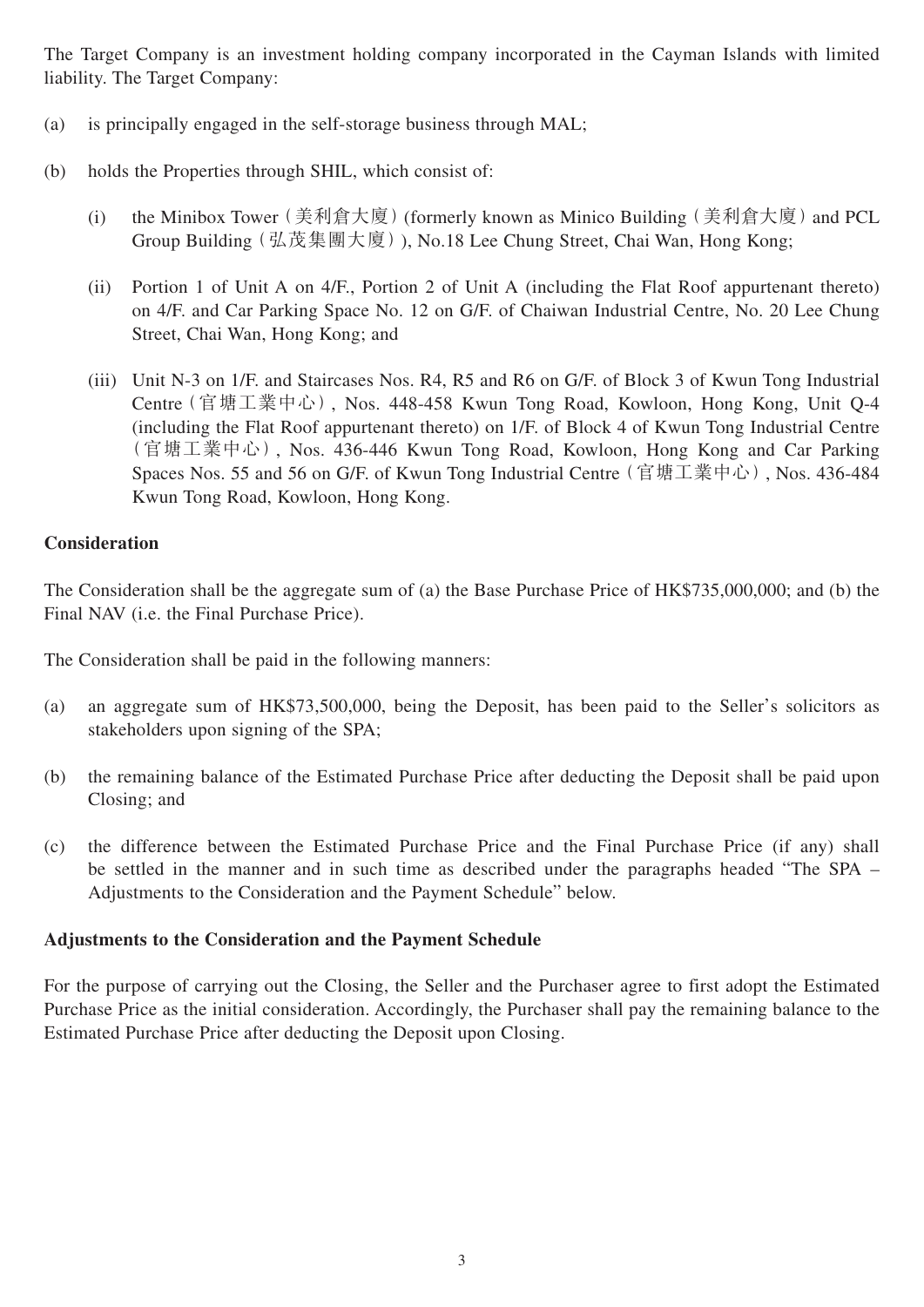The Final Closing Accounts shall then be prepared by the Seller within sixty days after the Closing with all figures agreed by the Purchaser (or otherwise determined by the Accountant if the Purchaser does not agree to the figures) in the manner set out in the SPA. The Seller and the Purchaser shall then calculate the Final Purchase Price with reference to the figures as shown in the Final Closing Accounts, and make the adjustment (if any) as follows:

- (a) if the Final Purchase Price exceeds the Estimated Purchase Price, the Purchaser shall, within 10 Business Days after the figures in the Final Closing Accounts have been agreed by the Purchaser (or otherwise determined by the Accountant), pay to the Seller an amount equal to such excess;
- (b) if the Final Purchase Price is less than the Estimated Purchase Price, the Seller shall, within 10 Business Days after the figures in the Final Closing Accounts have been agreed by the Purchaser (or otherwise determined by the Accountant), pay to the Purchaser an amount equal to such deficiency; or
- (c) if the Final Purchase Price is equal to the Estimated Purchase Price, then neither the Purchaser nor the Seller shall be required to make any payment.

The price for the novation of the Shareholder Loan shall be the face value of the total outstanding amount of the Shareholder Loan as at Closing and the price for the sale of the Sale Shares shall be the amount of the Consideration less the price for the novation of the Shareholder Loan.

The Consideration was determined and arrived at after arm's length negotiation between the Seller and the Purchaser, having taken into account the offer prices of comparable industrial properties in nearby locations and the face value of the Shareholder Loan. The Consideration will be settled in cash and be fully funded by the internal resources of the Group.

#### **Rectification Works**

Prior to the signing of the SPA, the Target Group has entered into certain contracts for carrying out the Rectification Works. It is agreed in the SPA that at any time prior to the Closing, the Seller may, at its option, cause the Target Group to instruct the relevant service provider(s) to cease any of the Rectification Works and reach the Rectification Settlement with an agreed settlement amount payable to the relevant service providers.

Prior to the Closing, the Seller agrees to bear and pay:

- (a) any and all costs incurred or committed in connection with the Rectification Settlement on behalf of the relevant member of the Target Group at the Seller's cost (if a Rectification Settlement is reached prior to the Closing); and
- (b) any and all costs incurred or committed in connection with the Rectification Works on behalf of the relevant member of the Target Group at the Seller's cost (if no Rectification Settlement is reached prior to the Closing),

failing which, all such costs incurred in connection with the Rectification Settlement and/or all such costs incurred in connection with the Rectification Works shall be considered as part of the Liabilities for the purpose of calculating the Estimated NAV and Final NAV.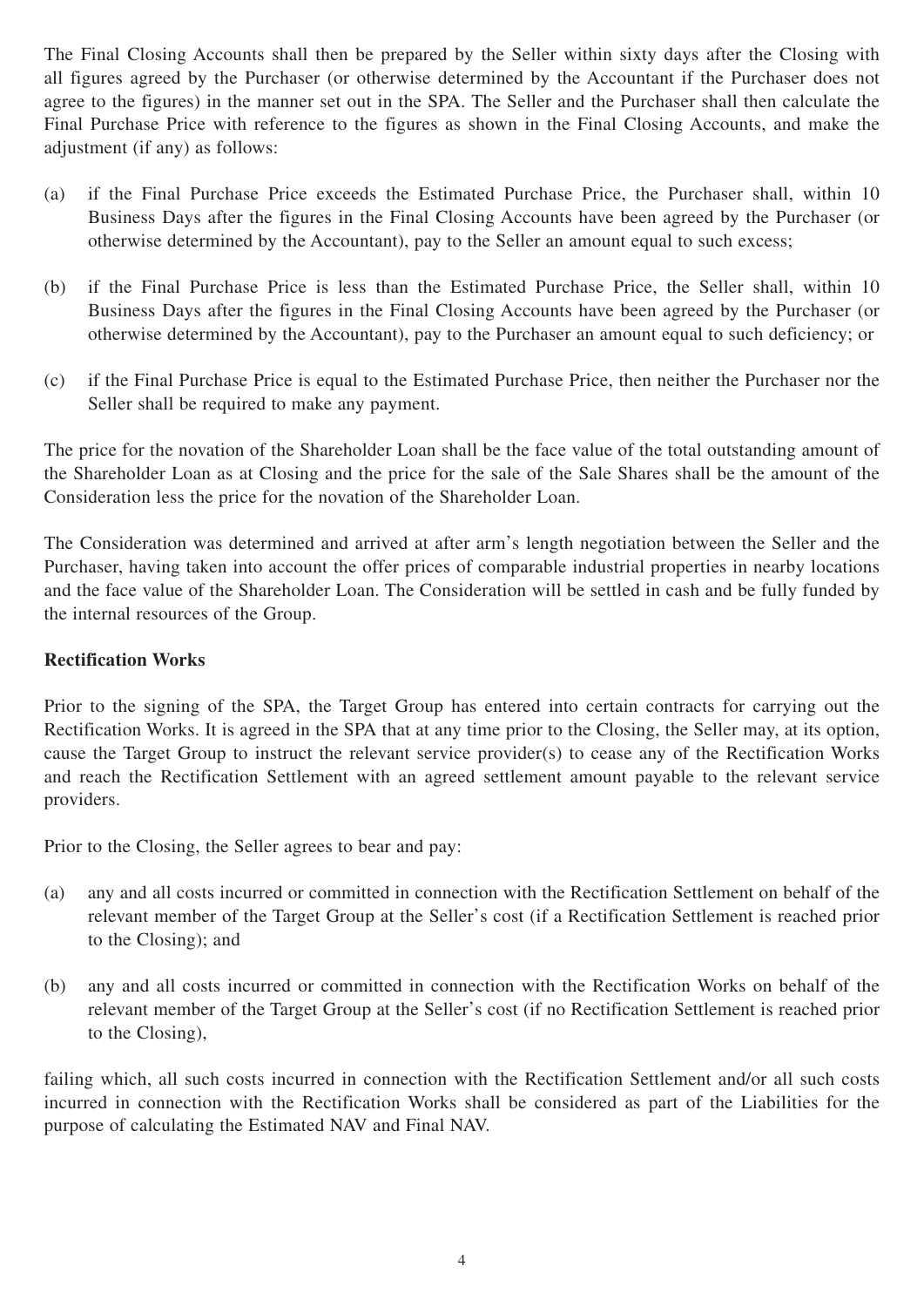#### **Conditions Precedent**

Closing is conditional upon the Conditions Precedent being fulfilled/satisfied or waived on or before the Closing Date. The Conditions Precedent include, among others, the following:

- (a) the following inter-company balances (if any) being fully settled on or prior to the Closing:
	- (i) inter-company balance between SML and the Seller;
	- (ii) inter-company balance between the Target Company and BRE Asia Pte. Ltd.; and
	- (iii) inter-company balance between SML and BRE Asia Pte. Ltd.;
- (b) neither the Seller nor the Target Group having received a notice from the Government for resumption, seizure, nationalisation or similar action of more than 50% of the gross floor area of the Properties;
- (c) SHIL has title to the Properties in accordance with section 13 of the CPO and is able to give good title to the Properties to the Purchaser in accordance with section 13A of the CPO as at the Closing Date; provided that the Purchaser agrees to waive its right to raise any objection or requisition on title in relation to certain permitted encumbrances as agreed in the SPA;
- (d) no Material Adverse Change having occurred on or before Closing; and
- (e) the fundamental warranties of the Seller as set out in the SPA remaining true and correct as of the date of the SPA and as of the Closing Date.

### **Closing**

Subject to satisfaction (or waiver in writing by the Seller and/or the Purchaser) of the Conditions Precedent, the Closing shall take place on 30 August 2019 (i.e. the Closing Date).

If any Condition Precedent has not been fulfilled/satisfied in full or waived by the Seller or the Purchaser (as the case may be) which is entitled to the benefit of such Condition Precedent on or before the Closing Date, then the SPA may be terminated by the Seller or the Purchaser who is not then in breach of the SPA.

The Seller and the Purchaser agree that the sale and purchase of the Sale Shares and the novation of the Shareholder Loan together form an integral transaction and therefore are inter-conditional (i.e. all transactions for the sale and purchase of the Sale Shares and the novation of the Shareholder Loan shall be subject to a single agreement, i.e. the SPA, and the completion of the sale and purchase of the Sale Shares and the novation of the Shareholder Loan shall be carried out and proceed simultaneously.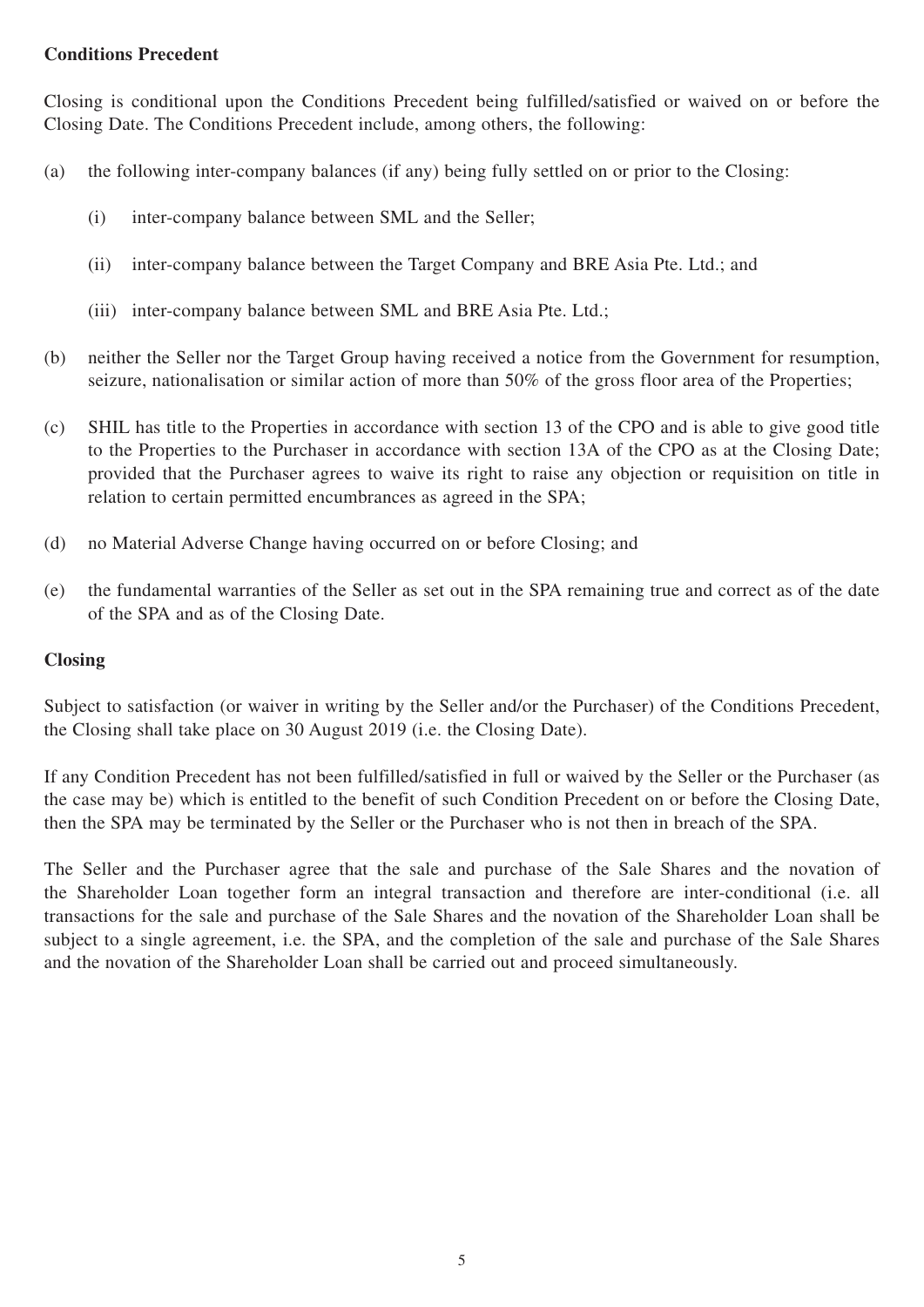#### **Pre-closing Undertakings**

The Seller has given certain customary pre-closing undertakings in relation to the state of affairs of the Target Group for agreement of similar nature and size in the SPA.

### **Warranties**

The Seller has given certain customary warranties in relation to the Target Group, the Properties, the Sale Shares, the Shareholder Loan and the business carried out by the Target Company through MAL for agreement of similar nature and size in the SPA.

The liability of the Purchaser for claims and breaches of the terms in the SPA shall not exceed the Final Purchase Price. The Seller shall not be entitled to claim for any indirect or consequential loss.

The total maximum aggregate liability of the Seller under the SPA and all of its related transaction documents shall not exceed the Final Purchase Price (for a claim under or in relation to the fundamental warranties as prescribed under the SPA); or 15% of the Final Purchase Price (for any other claim) provided always that all claims under the SPA and in other documents related to the Acquisition should not exceed 100% of the Final Purchase Price.

#### **Costs**

Each party shall pay its own legal and other costs and expenses in connection with the negotiation, preparation, execution and completion of the SPA and other transaction documents.

### **INFORMATION ON THE TARGET COMPANY AND THE PROPERTIES**

The Target Company is a holding company incorporated in the Cayman Islands with limited liability. The Target Company:

- (a) is principally engaged in the self-storage business through MAL; and
- (b) holds the Properties through SHIL.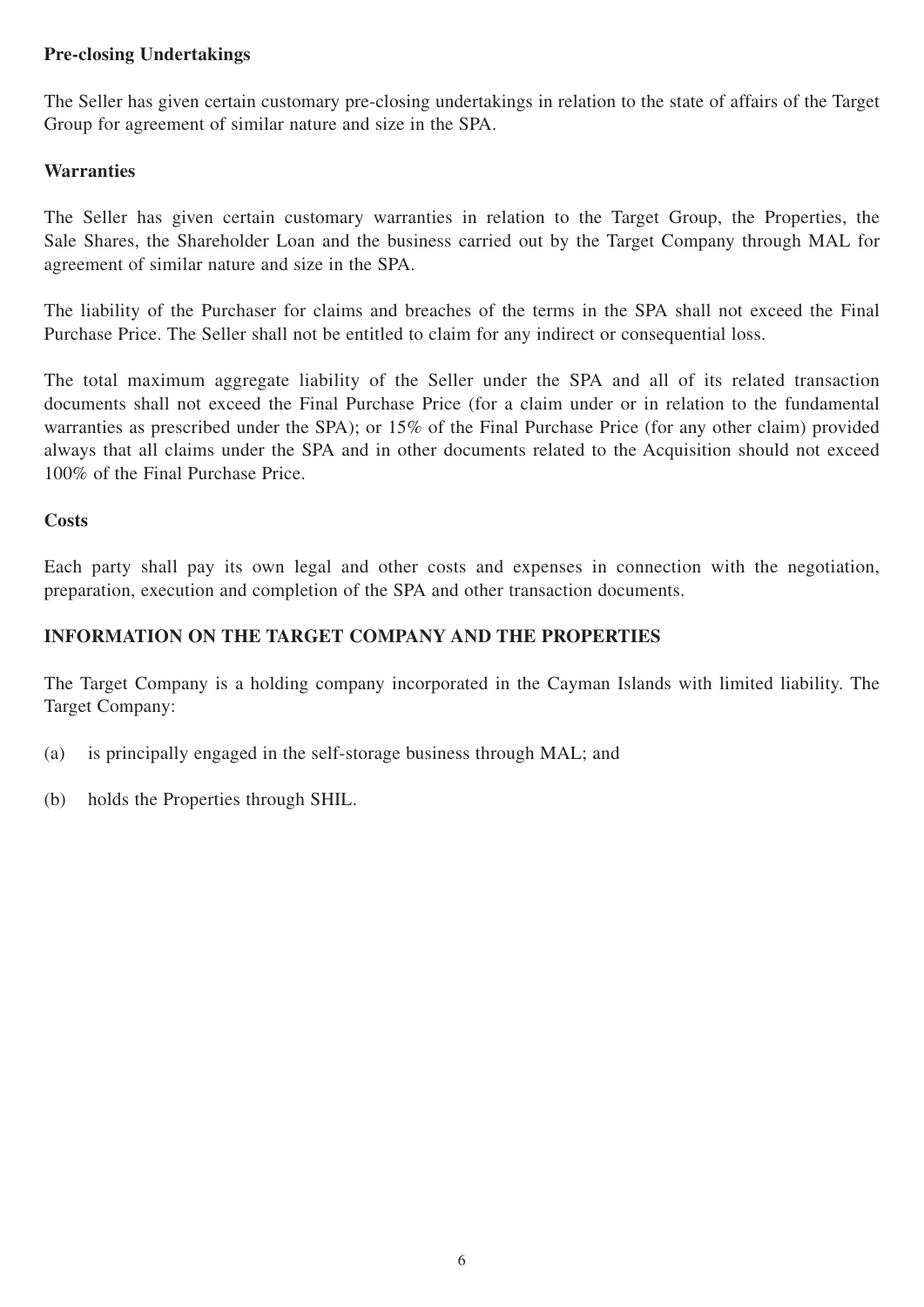Immediately prior to Closing, each member of the Target Group is wholly owned by the Seller. Upon Closing, each member of the Target Group will be wholly owned by the Purchaser and therefore an indirect wholly owned subsidiary of the Company. Set out below is the shareholding structure of the Target Group as at the date of this announcement:



As at the date of this announcement, the Properties are leased by SHIL (as landlord) to MAL (as tenant). In carrying out the self-storage business, certain premises of the Properties are licensed to the customers of MAL and accordingly the Acquisition is subject to the aforesaid existing storage licences.

Set out below is the audited consolidated financial information of the Target Group for the year ended 31 December 2017 and the year ended 31 December 2018:

|                                                    | For the<br>year ended<br>31.12.2017<br>(US\$)                   | For the<br>year ended<br>31.12.2018<br>(US\$)                     |
|----------------------------------------------------|-----------------------------------------------------------------|-------------------------------------------------------------------|
| Net profit before taxation and extraordinary items | 7,908,664<br>(equivalent to<br>approximately<br>HK\$61,688,000) | 18,168,248<br>(equivalent to<br>approximately<br>HK\$141,712,000) |
| Net profit after taxation and extraordinary items  | 7,610,847<br>(equivalent to<br>approximately<br>HK\$59,365,000) | 17,919,422<br>(equivalent to<br>approximately<br>HK\$139,771,000) |

The audited consolidated total asset value and the audited consolidated net asset value of the Target Group as at 31 December 2018 is approximately US\$91,990,941 (equivalent to approximately HK\$717,529,000) and US\$35,086,345 (equivalent to approximately HK\$273,673,000) respectively.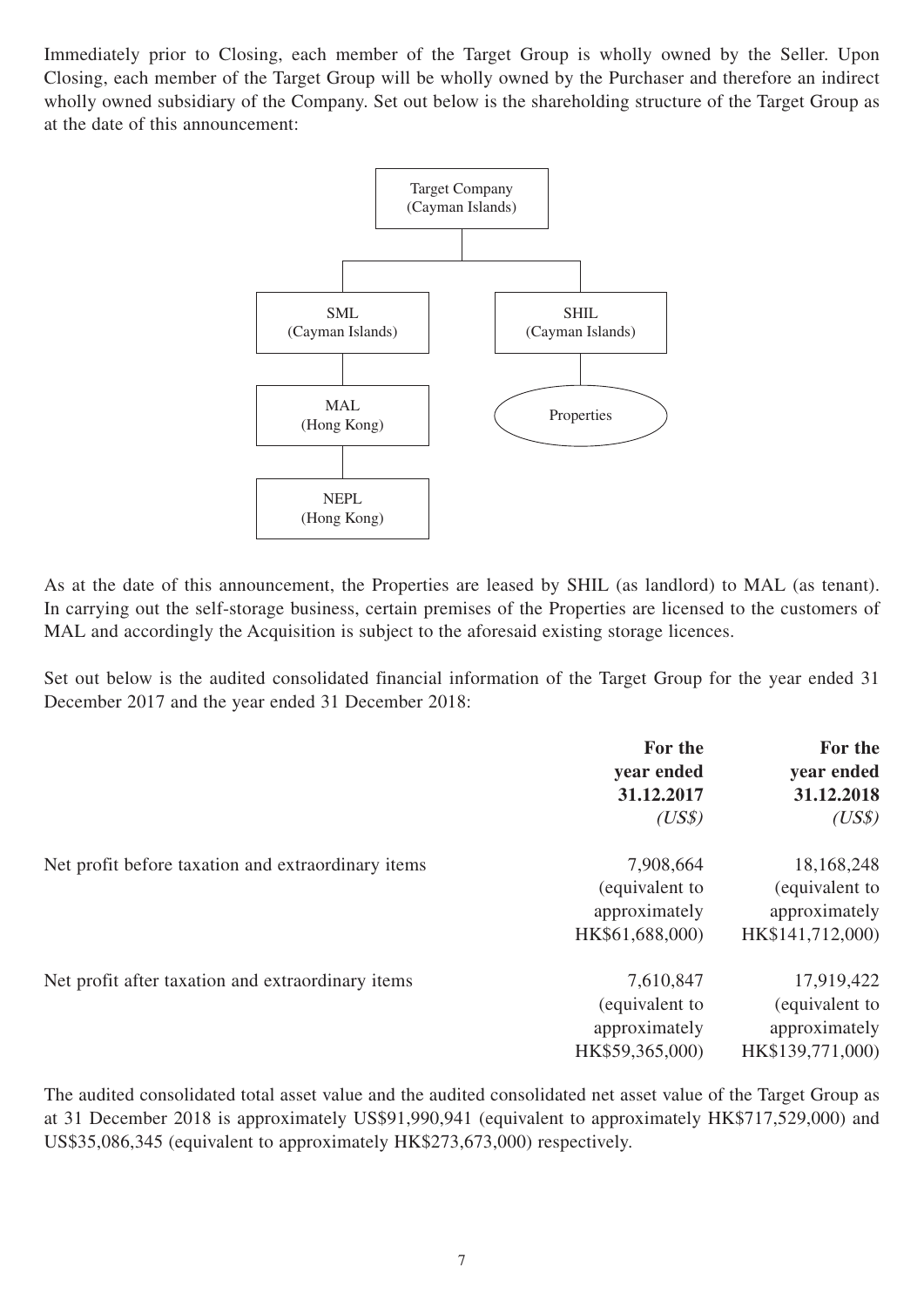Upon Closing, each member of the Target Group will become an indirect wholly owned subsidiary of the Company. Accordingly, its financial results will be consolidated in the accounts of the Company.

## **INFORMATION ON THE COMPANY AND THE PURCHASER**

The principal business activity of the Company is investment holding. Its subsidiaries are principally engaged in construction, interior and renovation works, supply and installation of building materials, property investment, property development, provision of property agency and management services and sale of health products.

The Purchaser is an investment holding company incorporated in the British Virgin Islands with limited liability and an indirect wholly owned subsidiary of the Company.

### **INFORMATION ON THE SELLER**

The Seller is a limited company incorporated in the Cayman Islands and its principal business activity is investment in the Target Group. The Seller is owned by the Funds.

## **REASONS FOR THE ACQUISITION**

The Directors undertake strategic reviews of the Company's assets from time to time with a view to maximising returns to the Shareholders. The Directors consider that the Acquisition is a valuable investment opportunity for the Group. Accordingly, the Directors believe that the Acquisition will enable the Group to strengthen and enhance the property investment portfolio.

The Directors (including the independent non-executive Directors) consider that the Acquisition and the transactions contemplated under the SPA are on normal commercial terms and are fair and reasonable and in the interests of the Company and its Shareholders as a whole.

#### **LISTING RULES IMPLICATIONS**

As the highest applicable percentage ratio (as defined in the Listing Rules) for the Acquisition exceeds 25% but below 100%, the Acquisition constitutes a major transaction for the Company and is subject to the announcement, reporting and Shareholders' approval requirements under Chapter 14 of the Listing Rules.

To the best of the Directors' knowledge, information and belief having made all reasonable enquiries, no Shareholder has any material interest in the Acquisition and is required to abstain from voting if the Company is to convene an extraordinary general meeting for the approval of the Acquisition. The Company has obtained written approval for the Acquisition in accordance with Rule 14.44 of the Listing Rules from a closely allied group of Shareholders comprising CCM Trust (Cayman) Limited and its subsidiaries and LBJ Regents Limited which are beneficially interested in 487,702,041 and 61,022,931 shares in the Company respectively, representing in total 50.30% of the entire issued share capital of the Company as at the date of this announcement. CCM Trust (Cayman) Limited and LBJ Regents Limited hold shares in the Company as the trustees of certain but not identical discretionary trusts of which members of the Cha Family (comprising, inter alios, Mr. Cha Mou Sing, Payson and Mr. Cha Mou Daid, Johnson, being Directors) are among the discretionary objects.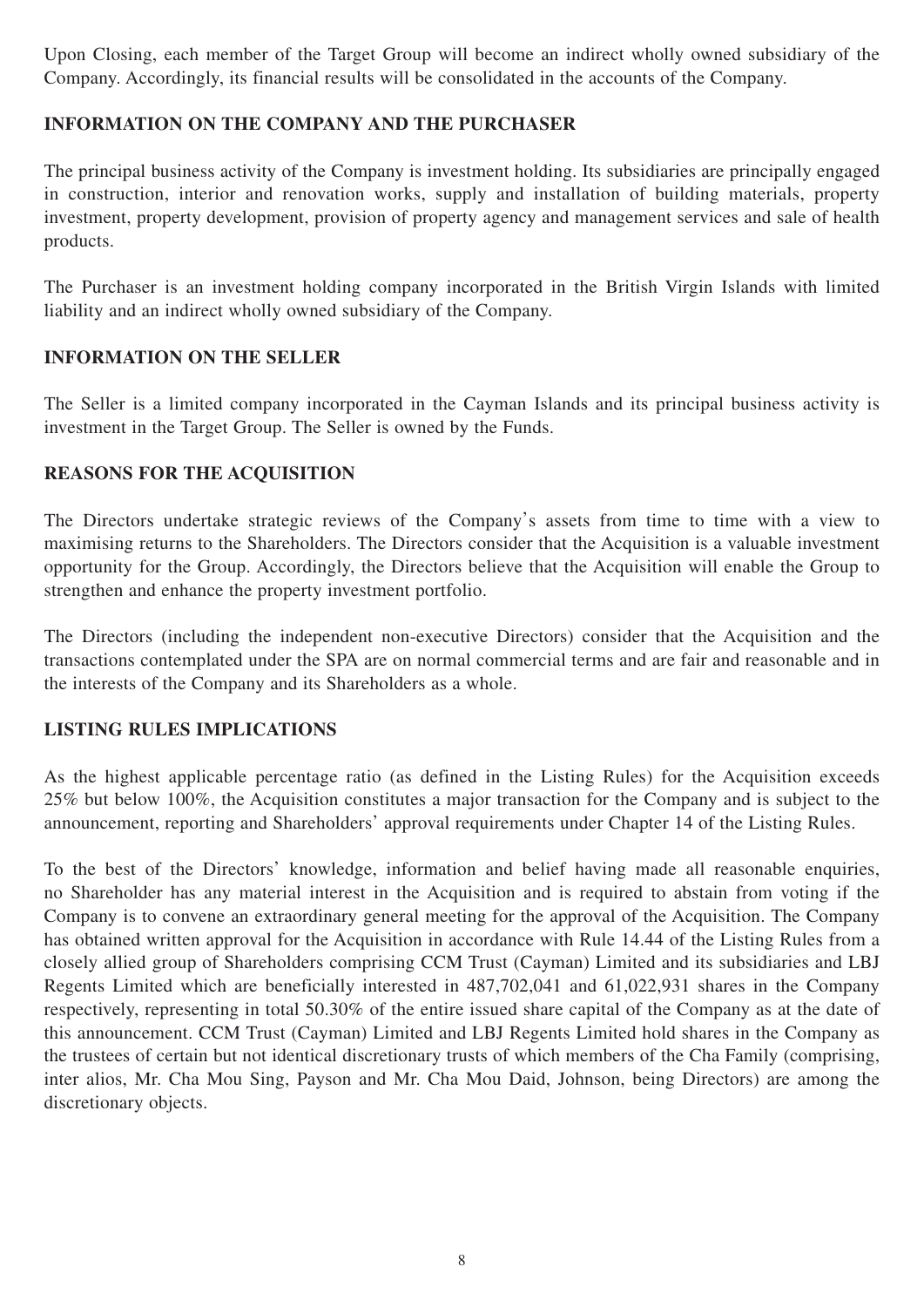Pursuant to Rule 14.41(a) of the Listing Rules, a circular, containing among other things, details of the Acquisition is required to be despatched to the Shareholders within 15 Business Days after the publication of this announcement, which shall be on or before 6 August 2019. To allow for more time to prepare the information for inclusion in the circular, the Company will apply to the Stock Exchange for a waiver from strict compliance with Rule 14.41(a) of the Listing Rules, and will publish further announcement(s) in compliance with the requirement under the Listing Rules as and when appropriate.

**Completion is subject to the fulfilment or waiver of various Conditions Precedent and therefore the Acquisition may or may not proceed. Shareholders and potential investors are advised to exercise caution when dealing in the shares of the Company.**

#### **DEFINITIONS**

In this announcement, unless the context requires otherwise, the following expressions have the following meanings:

| "Accountant"          | Deloitte Touche Tohmatsu or its local affiliates (or any other qualified<br>audit firm to be agreed between the Seller and the Purchaser)                                                                                                                                                                                                                                                                                                                                                                                                                                      |
|-----------------------|--------------------------------------------------------------------------------------------------------------------------------------------------------------------------------------------------------------------------------------------------------------------------------------------------------------------------------------------------------------------------------------------------------------------------------------------------------------------------------------------------------------------------------------------------------------------------------|
| "Acquisition"         | the acquisition of the Sale Shares and the Shareholder Loan by the<br>Purchaser pursuant to the SPA                                                                                                                                                                                                                                                                                                                                                                                                                                                                            |
| "Assets"              | certain agreed balance sheet items (including cash and equivalents,<br>accounts receivables, and prepayment, deposits and other receivables<br>but excluding the investment property, property, plant and equipment,<br>deposits for leasehold improvements, lease assets, certain outstanding loan<br>receivable, certain rent receivable overdue for over 90 days and certain<br>fee related to accounting adjustment), which are recognised by the Seller<br>and the Purchaser as "assets" in the SPA for the purpose of calculating the<br>Estimated NAV and the Final NAV |
| "Base Purchase Price" | the base purchase price in the sum of HK\$735,000,000                                                                                                                                                                                                                                                                                                                                                                                                                                                                                                                          |
| "Board"               | the board of Directors                                                                                                                                                                                                                                                                                                                                                                                                                                                                                                                                                         |
| "Business Days"       | a day other than Saturday, Sunday, any day on which banks located in<br>Hong Kong or Singapore are authorised or obligated to close, any public<br>holiday in Hong Kong or in Singapore or a day on which typhoon signal<br>No.8 or above or black rainstorm signal is hoisted in Hong Kong at any<br>time between 9:00 a.m. and 5:00 p.m. Hong Kong time                                                                                                                                                                                                                      |
| "Company"             | Hanison Construction Holdings Limited (stock code: 896), a company<br>incorporated in the Cayman Islands with limited liability, the securities of<br>which are listed on the Main Board of the Stock Exchange                                                                                                                                                                                                                                                                                                                                                                 |
| "Closing"             | closing of the Acquisition in accordance with the terms of the SPA                                                                                                                                                                                                                                                                                                                                                                                                                                                                                                             |
| "Closing Date"        | 30 August 2019, being the date on which Closing shall take place in<br>accordance with the terms of the SPA                                                                                                                                                                                                                                                                                                                                                                                                                                                                    |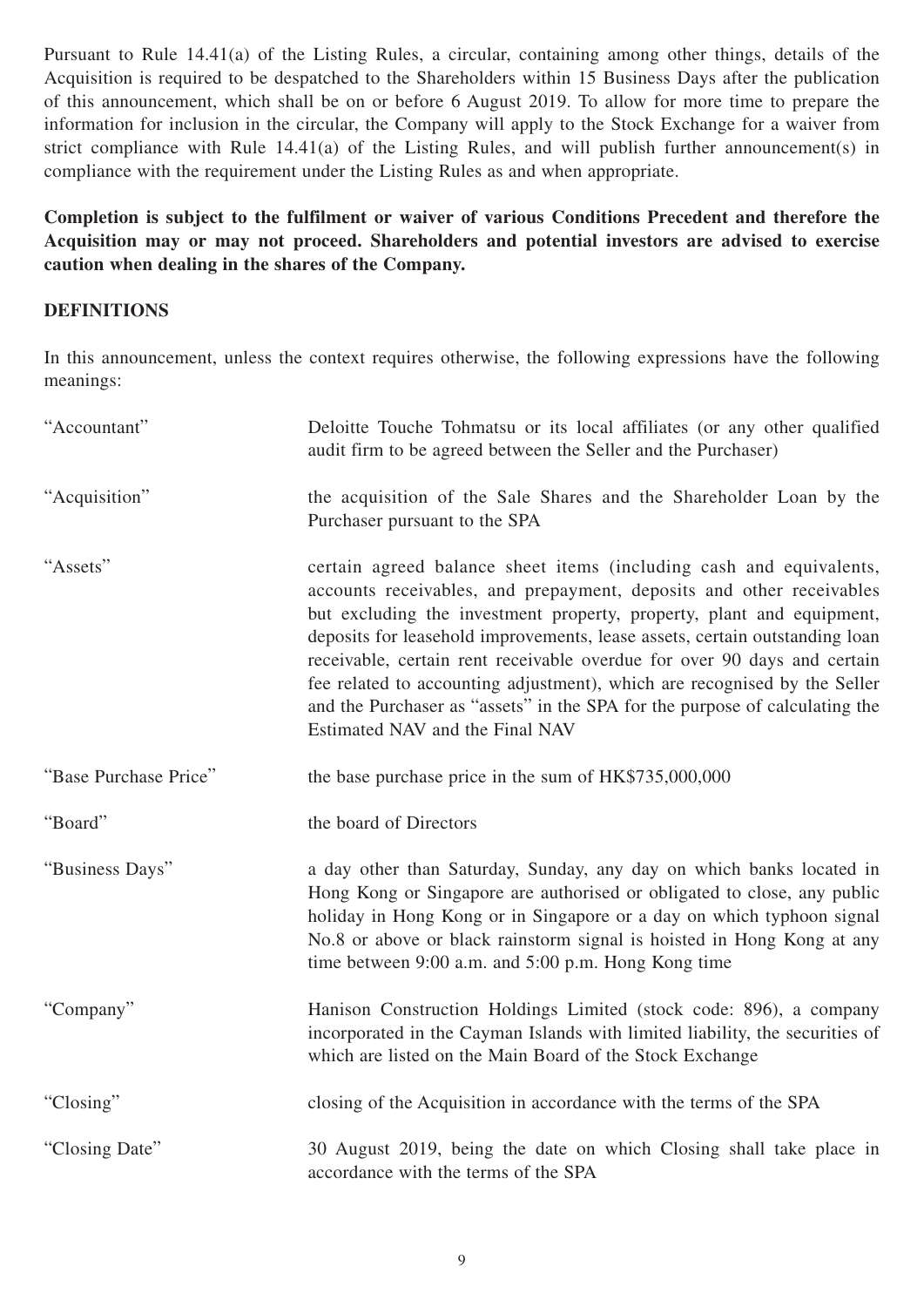| "Conditions Precedent"           | conditions precedent to the Closing                                                                                                                                                                                                                                                                                                                                                                 |
|----------------------------------|-----------------------------------------------------------------------------------------------------------------------------------------------------------------------------------------------------------------------------------------------------------------------------------------------------------------------------------------------------------------------------------------------------|
| "connected persons"              | has the meaning as ascribed to it under the Listing Rules                                                                                                                                                                                                                                                                                                                                           |
| "Consideration"                  | the consideration payable by the Purchaser to the Seller for the purchase<br>of the Sale Shares and the Shareholder Loan which is the aggregate sum of<br>(a) the Base Purchase Price of HK\$735,000,000; and (b) the Final NAV                                                                                                                                                                     |
| "CPO"                            | Conveyancing and Property Ordinance (Cap. 219 of the Laws of Hong<br>Kong)                                                                                                                                                                                                                                                                                                                          |
| "Deposit"                        | the deposit in the aggregate sum of HK\$73,500,000 which has been paid<br>by the Purchaser to the Seller's solicitors as stakeholders upon signing of<br>the SPA                                                                                                                                                                                                                                    |
| "Director(s)"                    | the directors of the Company                                                                                                                                                                                                                                                                                                                                                                        |
| "Estimated Closing"<br>Accounts" | the closing accounts (comprising the consolidated balance sheet) of the<br>Target Group as at 11:59 p.m. (Hong Kong time) on the Closing Date<br>which are prepared by the Seller in the manner as set out in the SPA and<br>delivered to the Purchaser at least 5 Business Days before the Closing<br>Date                                                                                         |
| "Estimated NAV"                  | the Net Asset Value calculated with reference to the figures in the<br>Estimated Closing Accounts provided that the Estimated NAV shall not<br>exceed HK\$40,000,000                                                                                                                                                                                                                                |
| "Estimated Purchase Price"       | the aggregate sum of (a) the Base Purchase Price; and (b) the Estimated<br><b>NAV</b>                                                                                                                                                                                                                                                                                                               |
| "Final Closing Accounts"         | the closing accounts (comprising the consolidated balance sheet) of the<br>Target Group as at 11:59 p.m. (Hong Kong time) on the Closing Date<br>which are prepared by the Seller within sixty days after the Closing<br>with all figures agreed by the Purchaser (or otherwise determined by the<br>Accountant if the Purchaser does not agree to the figures) in the manner<br>set out in the SPA |
| "Final NAV"                      | the Net Asset Value calculated with reference to the figures in the<br>Final Closing Accounts provided that the Final NAV shall not exceed<br>HK\$40,000,000                                                                                                                                                                                                                                        |
| "Final Purchase Price"           | the aggregate sum of (a) the Base Purchase Price; and (b) the Final NAV                                                                                                                                                                                                                                                                                                                             |
| "Funds"                          | certain funds and vehicles commonly known as Blackstone Real Estate<br>Partners VII and Blackstone Real Estate Partners Asia                                                                                                                                                                                                                                                                        |
| "Group"                          | the Company and its subsidiaries                                                                                                                                                                                                                                                                                                                                                                    |
| "HK\$"                           | Hong Kong dollars, the lawful currency of Hong Kong                                                                                                                                                                                                                                                                                                                                                 |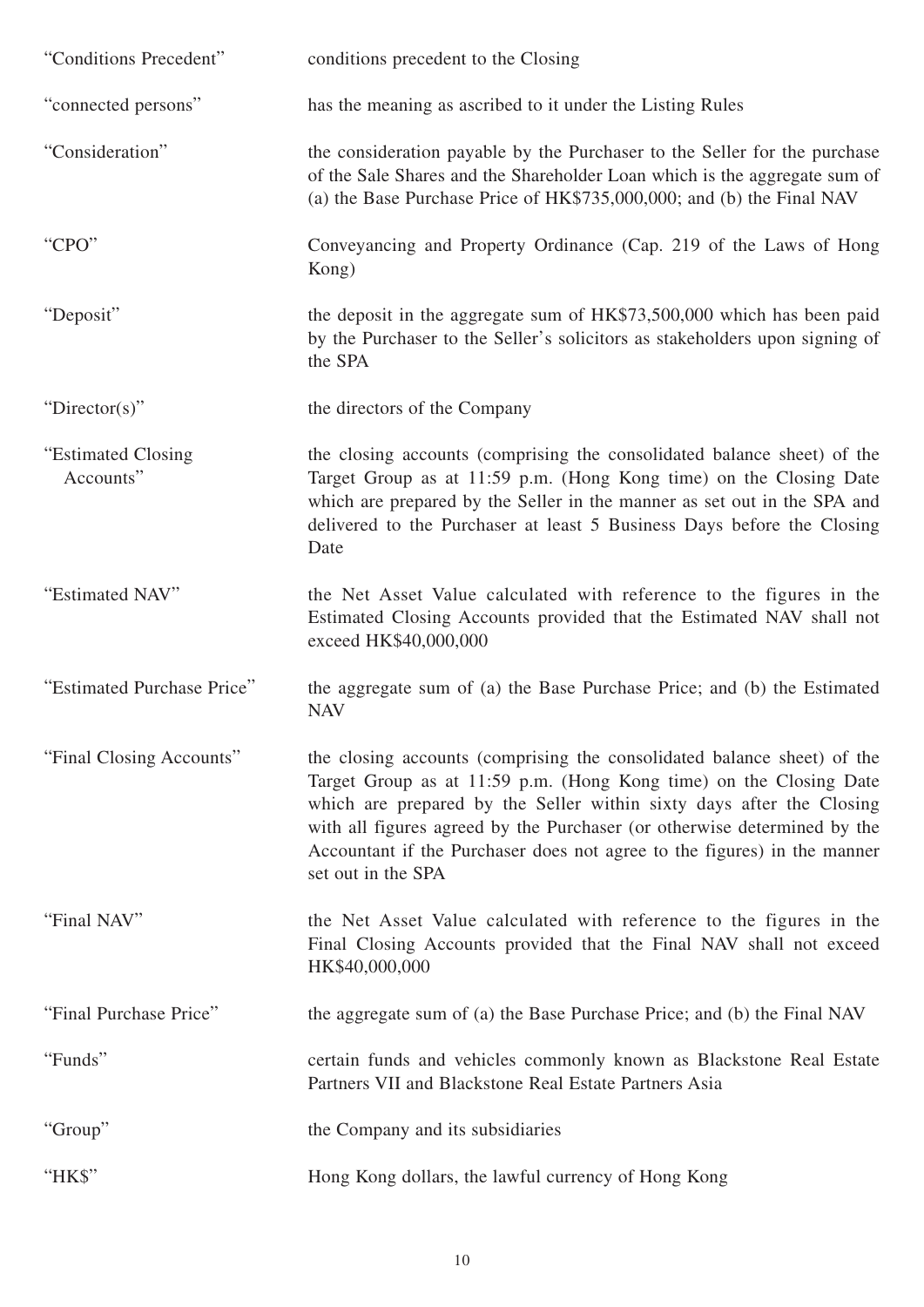| "Hong Kong"               | the Hong Kong Special Administrative Region of the People's Republic of<br>China                                                                                                                                                                                                                                                                                                                                                                                                                                                                                                                                                                                                           |
|---------------------------|--------------------------------------------------------------------------------------------------------------------------------------------------------------------------------------------------------------------------------------------------------------------------------------------------------------------------------------------------------------------------------------------------------------------------------------------------------------------------------------------------------------------------------------------------------------------------------------------------------------------------------------------------------------------------------------------|
| "Liabilities"             | certain agreed balance sheet items (including any and all costs incurred<br>in connection with the Rectification Settlement (if a Rectification<br>Settlement is reached prior to the Closing) and any and all costs incurred<br>in connection with the Rectification Works (if no Rectification Settlement<br>is reached prior to the Closing), deferred revenue, other payables and<br>accrual, and tax payable but excluding amounts due to related parties,<br>the Shareholder Loan, bank loan, and deferred tax liabilities), which are<br>recognised by the Seller and the Purchaser as "liability" in the SPA for the<br>purpose of calculating the Estimated NAV and the Final NAV |
| "Listing Rules"           | the Rules Governing the Listing of Securities on the Stock Exchange                                                                                                                                                                                                                                                                                                                                                                                                                                                                                                                                                                                                                        |
| "MAL"                     | Minibox Asia Limited (美利倉亞洲有限公司), a limited company<br>incorporated in Hong Kong                                                                                                                                                                                                                                                                                                                                                                                                                                                                                                                                                                                                           |
| "Material Adverse Change" | any damage or destruction to one or more of the Properties rendering<br>greater than 50% of the gross floor areas of the Properties unfit for their<br>intended use                                                                                                                                                                                                                                                                                                                                                                                                                                                                                                                        |
| "NEPL"                    | New Empire Properties Limited (鴻恩地產有限公司), a limited<br>company incorporated in Hong Kong                                                                                                                                                                                                                                                                                                                                                                                                                                                                                                                                                                                                   |
| "Net Asset Value"         | the difference between the Assets and the Liabilities which is calculated in<br>the manner set out in the SPA                                                                                                                                                                                                                                                                                                                                                                                                                                                                                                                                                                              |
| "Properties"              | the properties held by the Target Company through SHIL which consist of:                                                                                                                                                                                                                                                                                                                                                                                                                                                                                                                                                                                                                   |
|                           | the Minibox Tower (美利倉大廈) (formerly known as Minico<br>(i)<br>Building (美利倉大廈) and PCL Group Building (弘茂集團大<br>厦), No. 18 Lee Chung Street, Chai Wan, Hong Kong;                                                                                                                                                                                                                                                                                                                                                                                                                                                                                                                          |
|                           | Portion 1 of Unit A on 4/F., Portion 2 of Unit A (including the Flat<br>(ii)<br>Roof appurtenant thereto) on 4/F. and Car Parking Space No. 12 on<br>G/F. of Chaiwan Industrial Centre, No. 20 Lee Chung Street, Chai<br>Wan, Hong Kong; and                                                                                                                                                                                                                                                                                                                                                                                                                                               |
|                           | Unit N-3 on 1/F. and Staircases Nos. R4, R5 and R6 on G/F. of<br>(iii)<br>Block 3 of Kwun Tong Industrial Centre (官塘工業中心),<br>Nos. 448-458 Kwun Tong Road, Kowloon, Hong Kong, Unit Q-4<br>(including the Flat Roof appurtenant thereto) on 1/F. of Block 4<br>of Kwun Tong Industrial Centre (官塘工業中心), Nos. 436-446<br>Kwun Tong Road, Kowloon, Hong Kong and Car Parking Spaces<br>Nos. 55 and 56 on G/F. of Kwun Tong Industrial Centre (官塘工業<br>中心), Nos. 436-484 Kwun Tong Road, Kowloon, Hong Kong                                                                                                                                                                                   |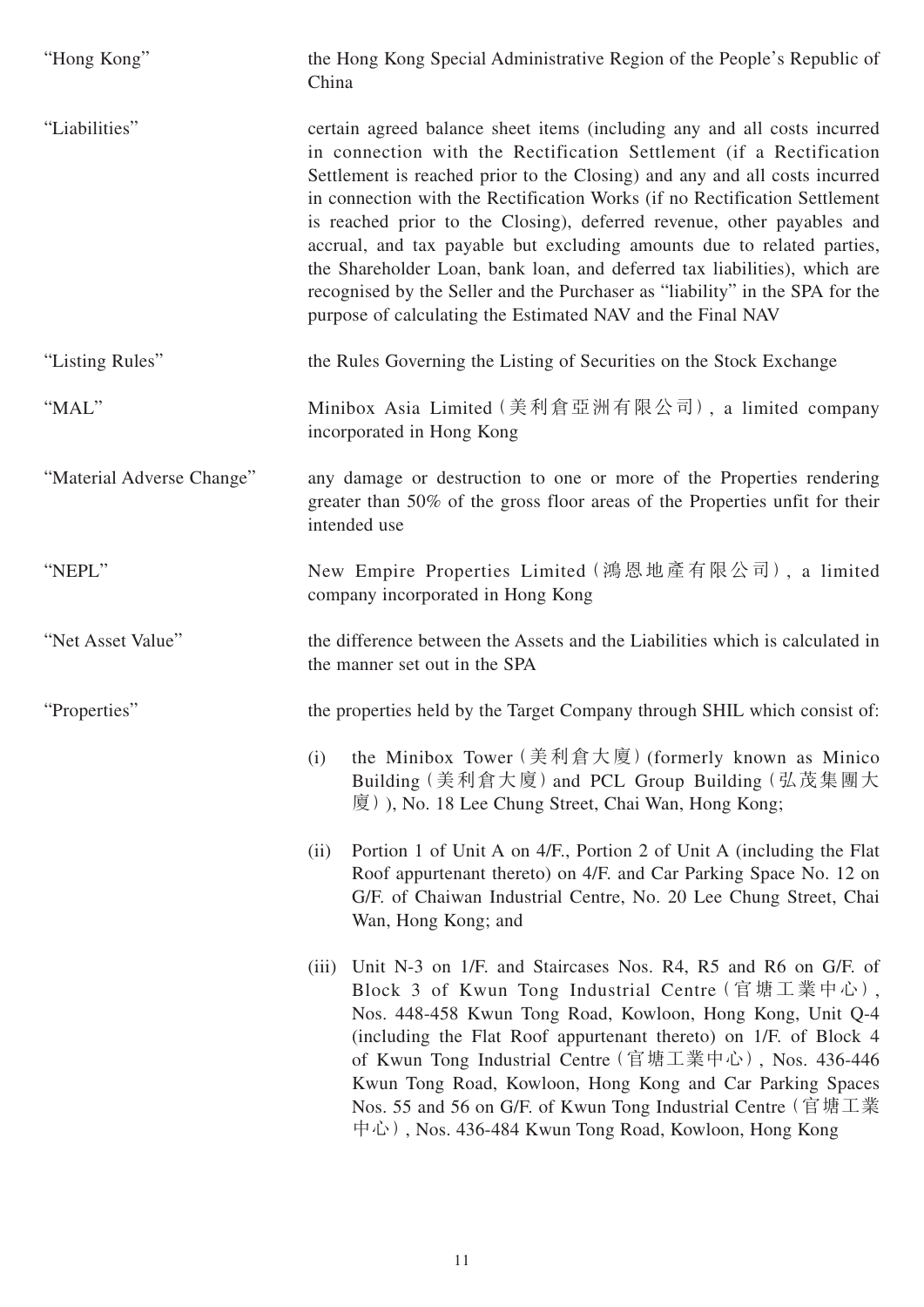| "Purchaser"                | Excellent Sincere Limited (卓誠有限公司), a limited company<br>incorporated in the British Virgin Islands and an indirect wholly owned<br>subsidiary of the Company                                                                                                                          |
|----------------------------|----------------------------------------------------------------------------------------------------------------------------------------------------------------------------------------------------------------------------------------------------------------------------------------|
| "Rectification Settlement" | the full and final settlement reached between the Target Group and the<br>relevant service provider(s) for the termination or cessation of carrying out<br>of the Rectification Works                                                                                                  |
| "Rectification Works"      | the building works and/or other work undertaken, being undertaken or<br>to be undertaken by or on behalf of the Target Group in connection with<br>certain orders and notices registered at the Land Registry before the<br>signing of the SPA                                         |
| "Sale Shares"              | 243,375 shares of the Target Company, representing the entire issued and<br>paid-up share capital of the Target Company, free from encumbrances                                                                                                                                        |
| "Seller"                   | the corporate registered shareholder of the Sale Shares, representing the<br>entire issued and paid-up share capital of the Target Company, who agrees<br>to sell the legal and beneficial interests of the Sale Shares held by it and<br>novate the Shareholder Loan to the Purchaser |
| "Shareholder(s)"           | holder(s) of the ordinary shares of HK\$0.1 each in the share capital of the<br>Company                                                                                                                                                                                                |
| "Shareholder Loan"         | the unsecured interest-free loan owing by the Target Company to the<br>Seller at Closing. For illustrative purpose only, the principal amount of<br>the Shareholder Loan as at the date of the SPA is US\$26,609,411.40<br>(equivalent to approximately HK\$207,553,000)               |
| "SHIL"                     | Storage Holding I Ltd, an exempted company established under the laws<br>of the Cayman Islands                                                                                                                                                                                         |
| "SML"                      | Storage Management Ltd, an exempted company established under the<br>laws of the Cayman Islands                                                                                                                                                                                        |
| "SPA"                      | the formal sale and purchase agreement entered into between the Seller<br>and the Purchaser in relation to the Acquisition on 16 July 2019                                                                                                                                             |
| "Stock Exchange"           | The Stock Exchange of Hong Kong Limited                                                                                                                                                                                                                                                |
| "Target Company"           | Storage Portfolio Holding II Ltd, an exempted company established under<br>the laws of the Cayman Islands                                                                                                                                                                              |
| "Target Group"             | the Target Company and its subsidiaries                                                                                                                                                                                                                                                |